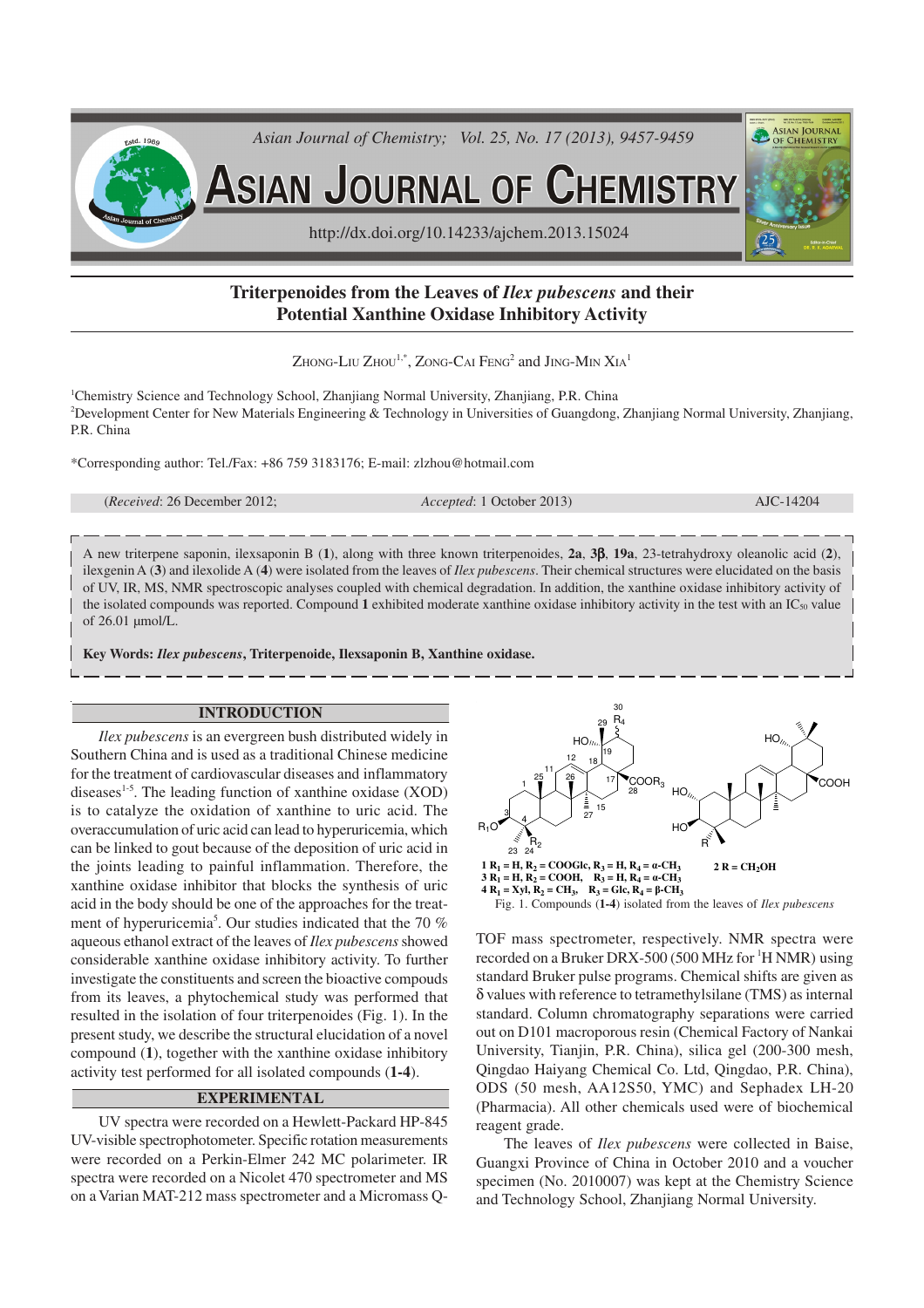

Fig. 2. Structure of **1** and its important H-C correlations in the HMBC spectrum

**Extraction and isolation:** The leaves of *Ilex pubescens* (6 kg) were refluxed with 70 % aq. EtOH (3 L  $\times$  75 L). The extract was condensed in a rotary evaporator to obtain 284 g precipitate which was subjected to chromatographic separation over D101 macroporous resin eluted with H<sub>2</sub>O, 60  $%$  EtOH-H2O and acetone by turns to give three fractions with the yields 28, 97 and 45 g, respectively. The 60  $%$  EtOH-H<sub>2</sub>O fraction (97 g) was further fractionated by silica gel column chromatography (CC) (200-300 mesh) using a mobile phase composed of CHCl<sub>3</sub>/MeOH/H<sub>2</sub>O (100:1:0-10:10:4) and finally with MeOH alone to collect three additional fractions (F.1-Fr.3). Fr.1 (20 g) was subjected to repeated CC (SiO<sub>2</sub>; CHCl<sub>3</sub>/MeOH/ H2O 9:1:0.1) to afford 2 (13 mg) and 3 (22 mg). Fr. 2 (31 g) was then subjected to CC over silica gel (10-40 µm) using CHCl3/MeOH/H2O (9:1:0.1, 8:2:0.2, 7:3:0.5 and 6:4:1) and ODS  $C_{18}$  CC using MeOH/H<sub>2</sub>O (1:1-9:1) repeatedly to afford 1 (17 mg) and 4 (26 mg).

**Acid hydrolysis of ilexsaponin B:** A solution (1.5 mg) of 1 in 1 M HCl (1 mL) was heated at 100 ºC for 2 h under an  $N_2$  atmosphere. After cooling, the solution was removed by blowing with  $N<sub>2</sub>$ . The residue was dissolved in the solution of 1-(trimethylsilyl) imidazole in pyridine, stirred at 60 ºC for 5 min. After removal of the solvent with a stream of  $N_2$ , the residue was partitioned between  $H_2O$  and  $CH_2Cl_2$  (1:1 v/v). The  $CH_2Cl_2$  fraction was analyzed by GC using a L-chirasil-Val column  $(0.32 \text{ mm} \times 25 \text{ m})$ . The temperature of the injector and detector were 200 ºC. A temperature gradient system was used for the oven, starting at 100 ºC for 1 min and increasing up to 180 ºC at a rate of 5 ºC/min. The peaks of the hydrolysates of **1** were confirmed by comparison of retention time of authentic sample D-glucose treated with 1-(trimethylsilyl) imidazole<sup>6,7</sup>.

**Assay of the xanthine oxidase inhibitory activity:** In order to test the xanthine oxidase inhibitory activity of 1-4, the xanthine oxidase activities with xanthine as the substrate were measured with spectrophotometer at  $\lambda_{\text{max}}$  295 nm using the method reported previously 5 . Allopurinol was used as positive control with  $IC_{50} = 1.61$  µmol/L.

### **RESULTS AND DISCUSSION**

Compound **1** was isolated as a white powder. Its molecular formula  $C_{36}H_{56}O_{11}$  was deduced from the <sup>13</sup>C NMR data and the positive ion HR-ESI-MS, which showed a molecular peak at  $m/z$  687.3973 [M + Na]<sup>+</sup>. Positive results of both Liebermann-Burchard and Molisch reactions indicated that **1** could be a triterpenoid saponin. The <sup>1</sup>H NMR spectrum showed that the aglycon of 1 contained five tertiary methyl groups  $(\delta_H 1.16,$ 1.23, 1.47, 1.63 and 1.75, s, 3H each) and a methyl doublet at  $\delta_H$  1.09 (3H, d,  $J = 7.5$  Hz), as well as an olefinic proton at  $\delta_H$  5.61 (1H, br t). Six methyl carbons ( $\delta_C$  12.1, 15.4, 16.3, 17.3, 24.1 and 26.9), two olefinic carbons ( $\delta_c$  127.7, 139.6) and two carbonyl carbons ( $\delta_c$  176.9, 180.3) were exhibited in the  $^{13}$ C NMR spectrum (Table-1), respectively. <sup>1</sup>H and <sup>13</sup>C NMR spectra of 1 indicated that the structure of the aglycone moiety corresponded to that of ilexgenin A1<sup>8</sup>.

| TABLE-1                                                                                                                      |                                                            |                  |                                                                            |                              |                  |
|------------------------------------------------------------------------------------------------------------------------------|------------------------------------------------------------|------------------|----------------------------------------------------------------------------|------------------------------|------------------|
| <sup>1</sup> H NMR AND <sup>13</sup> C NMR SPECTROSCOPIC DATA FOR COMPOUND 1 IN C <sub>5</sub> D <sub>5</sub> N <sup>a</sup> |                                                            |                  |                                                                            |                              |                  |
| Carbon No.                                                                                                                   | $\delta_{\rm H}$                                           | $\delta_{\rm C}$ | Carbon No.                                                                 | $\delta_{\rm H}$             | $\delta_{\rm C}$ |
|                                                                                                                              | $1.22$ (m), $1.53$ (m)                                     | 40.6(t)          | 20                                                                         | $1.32$ (m)                   | $41.8$ (d)       |
| $\overline{2}$                                                                                                               | $1.58$ (m), $2.03$ (m)                                     | 28.5(t)          | 21                                                                         | $1.61$ (m), $1.73$ (m)       | 26.6(t)          |
| 3                                                                                                                            | $3.67$ (dd, $4.1$ , $11.9$ )                               | $75.1$ (d)       | 22                                                                         |                              | 37.4(t)          |
| 4                                                                                                                            |                                                            | 54.8 $(s)$       | 23                                                                         | 1.63(s)                      | 12.1(q)          |
| 5                                                                                                                            | $1.83$ (m)                                                 | $51.8$ (d)       | 24                                                                         |                              | 176.9(s)         |
| 6                                                                                                                            | $1.48$ (m), $1.67$ (m)                                     | 20.6(t)          | 25                                                                         | 1.23(s)                      | 15.4(q)          |
|                                                                                                                              | $1.24$ (m), $1.35$ (m)                                     | 33.6(t)          | 26                                                                         | 1.16(s)                      | 17.3(q)          |
| 8                                                                                                                            |                                                            | 40.2(s)          | 27                                                                         | 1.75(s)                      | 24.1(q)          |
| 9                                                                                                                            | $1.58$ (m)                                                 | $46.9$ (d)       | 28                                                                         |                              | 180.3(s)         |
| 10                                                                                                                           |                                                            | 37.9(s)          | 29                                                                         | 1.47(s)                      | 26.9(q)          |
| 11                                                                                                                           | $2.01 - 2.17$ (m)                                          | 24.4(t)          | 30                                                                         | $1.09$ (d, $7.1$ )           | 16.3(q)          |
| 12                                                                                                                           | 5.61 (br t, $3.4$ )                                        | $127.6$ (d)      | Glc                                                                        |                              |                  |
| 13                                                                                                                           |                                                            | 138.6(s)         | $1^{\prime}$                                                               | $6.48$ (d, 8.0)              | $96.1$ (d)       |
| 14                                                                                                                           |                                                            | 42.2(s)          | $2^{\prime}$                                                               | $4.16$ (m)                   | $74.1$ (d)       |
| 15                                                                                                                           | $1.62$ (m), $1.73$ (m)                                     | 28.9(t)          | 3'                                                                         | $4.24$ (m)                   | $78.8$ (d)       |
| 16                                                                                                                           | $2.33 - 2.38$ (m)                                          | 26.0(t)          | 4'                                                                         | 4.31 (m)                     | $71.2$ (d)       |
| 17                                                                                                                           |                                                            | 47.1(s)          | 5'                                                                         | $3.99$ (m)                   | $79.1$ (d)       |
| 18                                                                                                                           | 2.98(s)                                                    | 53.5(d)          | 6a                                                                         | $4.37$ (dd, $4.5$ , $12.0$ ) | 62.2(t)          |
| 19<br>$3\mathbf{D}$                                                                                                          | $1.1$ . DMCO $\pm$ 500 MHz (II MMD) $\pm$ 105 MHz (30 MMD) | 71.9(s)          | 6 <sup>b</sup><br>$-1 - 1$ : $C_{1}$<br>$\sim$ $\sim$ $\sim$ $\sim$ $\sim$ | $4.41$ (dd, 2.0, 12.0)       | $-1$ TT.         |

corded in DMSO at 500 MHz (<sup>1</sup>H NMR) or 125 MHz (<sup>13</sup>C NMR spectra). Chemical shifts and coupling constants are given in ppm and Hz, respectively.